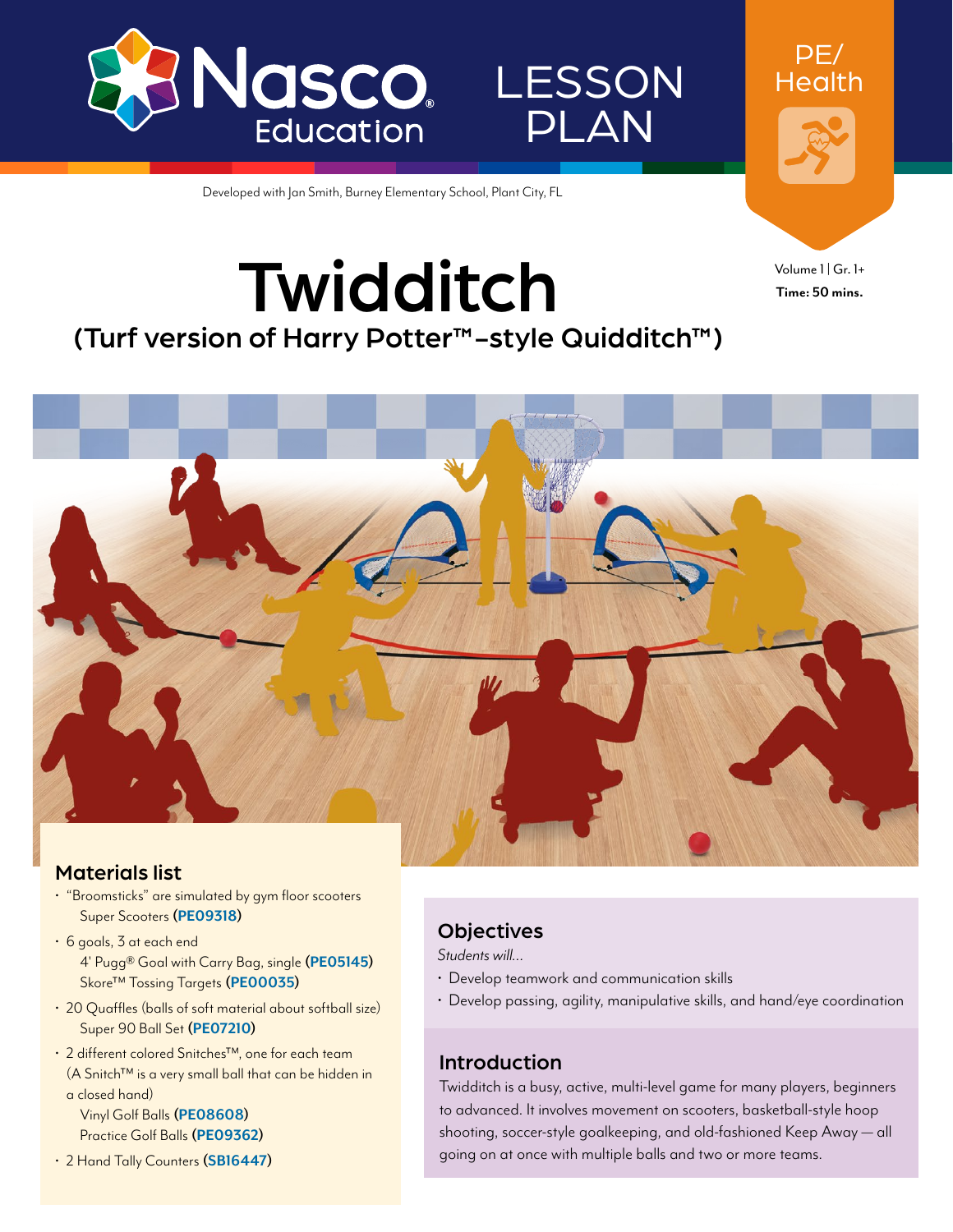#### Play area

- Played on any large paved surface. There are no boundaries except the end of the paved surface (unless needed for safety).
- Mark 2 circles of approximately 20' diameter near, but not at the ends/sides of the playing area. These are the goal circles.

Circles can be marked with chalk or paint.

• A basketball court is great for the playing area using the jump ball circles at the ends of the court for the goal circles.

#### Players

- 2 teams (can be played with more if you make more goal circles)
- 1 goalkeeper for each team
- 1 seeker for each team (looks for the Snitch™)
- As many chasers (shooters) as you have remaining players
- 2 referees (one for each goal circle; works with one, but becomes confusing)

#### Referees

- Two referees are recommended, one at each goal circle. It is possible to count goals as they are made, but this requires complete attention to the goal, thereby preventing referees from observing other play for safety and penalties.
- Game may be officiated by one referee if needed.
- Referee(s) will halt play whenever several balls are trapped in the basket. Scores are added, balls are removed, then put into play again by giving them to the goalkeeper to throw out to teammates. Referee commences play when all balls have been removed from the goals.



## Basic game

Beginner play for grades 1-3; eliminates the Seeker and Snitch™.

- Chasers line up at the end of their playing area, each sitting upon their own scooter.
- Goalkeeper is standing inside their goal circle.
- Quaffles are distributed equally between the chasers of both teams.
- Referee starts the game and chasers roll toward the other end of the playing area to begin shooting the Quaffles at the opponent's goal.
- Chasers must remain seated on their scooter. They may not be on their knees. A penalty is given if a player gets off their scooter. (Exception: If a Quaffle leaves the paved playing area, a player may roll on their scooter to the edge of the pavement, get up and walk to retrieve the ball, then return to their scooter.)
- A chaser may be touching, holding, or possessing only ONE Quaffle at a time, otherwise it is a penalty.
- Goalkeeper stands inside the goal circle, where they may move freely in an attempt to block goals shot by the other team.
- No chasers may cross the goal circle line with any part of their body or scooter. If they do, it is a penalty.
- Goalkeeper may hit, catch, knock down, or pick up from the ground as many captured Quaffles inside the goal circle as they wish. The goalkeeper should try to throw as many Quaffles down court to the area where their team is trying to score goals.
- The Quaffle may not be kicked intentionally. If they are, it is a penalty.
- Chasers (within about a foot of an opponent) may not use hands to block or guard the player from throwing or shooting. They may intercept a Quaffle in the air after it is thrown, either to a player or toward the goal.
- Chasers should continue to attempt to shoot and score as many goals as possible, while rolling on their scooters around the playing area trying to intercept or gather the balls for their team.